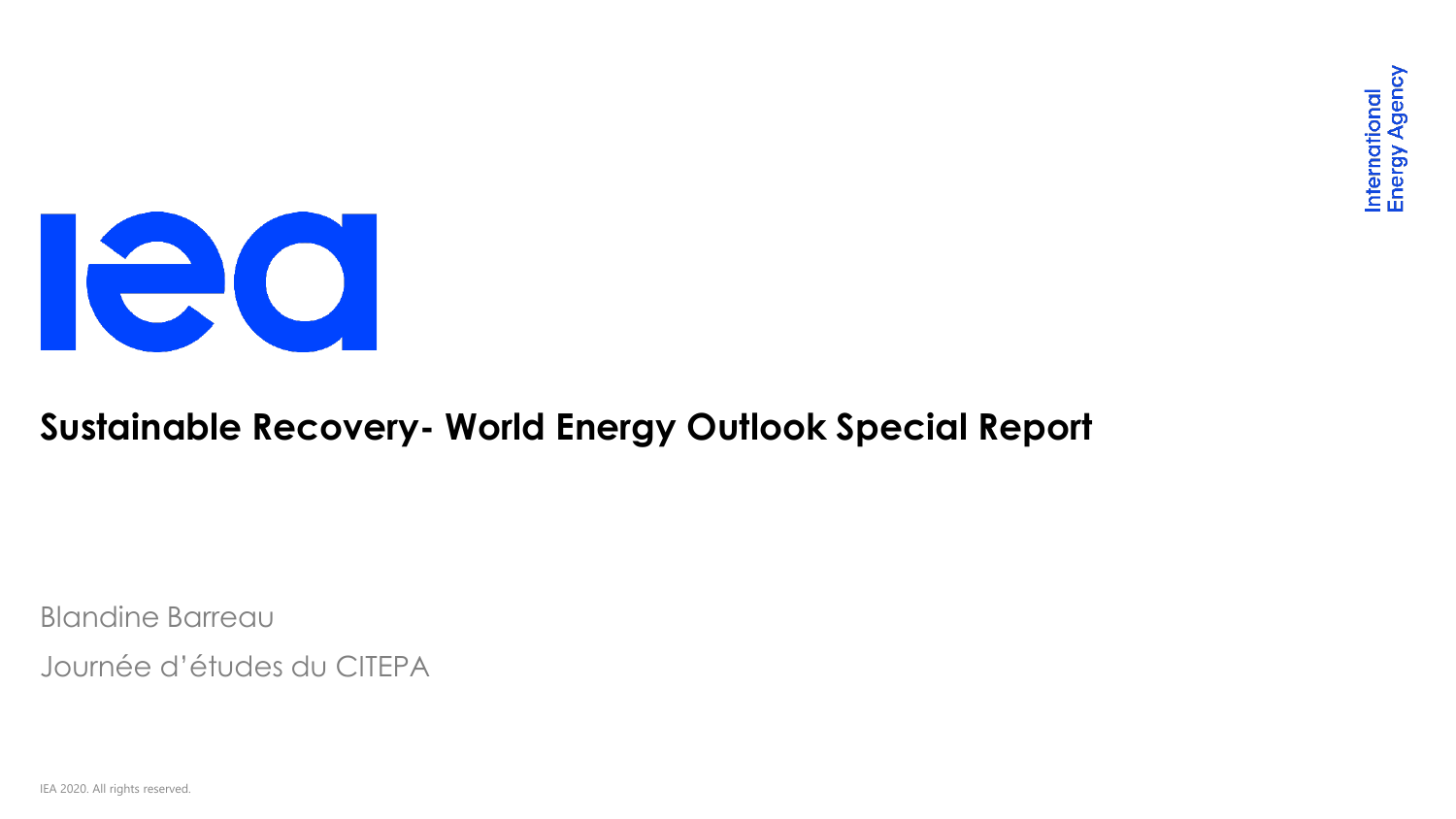## **Context**

- Covid-19 is creating the largest economic crisis since the great depression: global GDP is expected to decline by at least 4.6% in 2020.
- Around 500 million jobs are at risk across the economy, and around 3 million in energy-related sectors
- Global energy demand is set to fall by 5% in 2020;  $CO<sub>2</sub>$  emissions are set to fall by around 7% in 2020
- Recoveries from previous global economic crises have generally been accompanied by a large jump in emissions. Already, where and when economic activity has picked up, CO2 emissions have bounced back.
- Until the Summer, governments were mainly focusing on emergency interventions. Recovery plans have now been incorporating different energy components.
- The magnitude of this crisis, lessons from previous crises, and the current trajectory for  $CO<sub>2</sub>$  emissions mean there is a very strong case for the energy sector to play a central part in upcoming plans.
- Based on detailed bottom-up assessment of over 30 energy measures, and economic analysis carried out by the International Monetary Fund, the IEA designed mid-June a sustainable recovery plan for the energy sector that would create jobs, boost economic growth, and improve sustainability and resilience.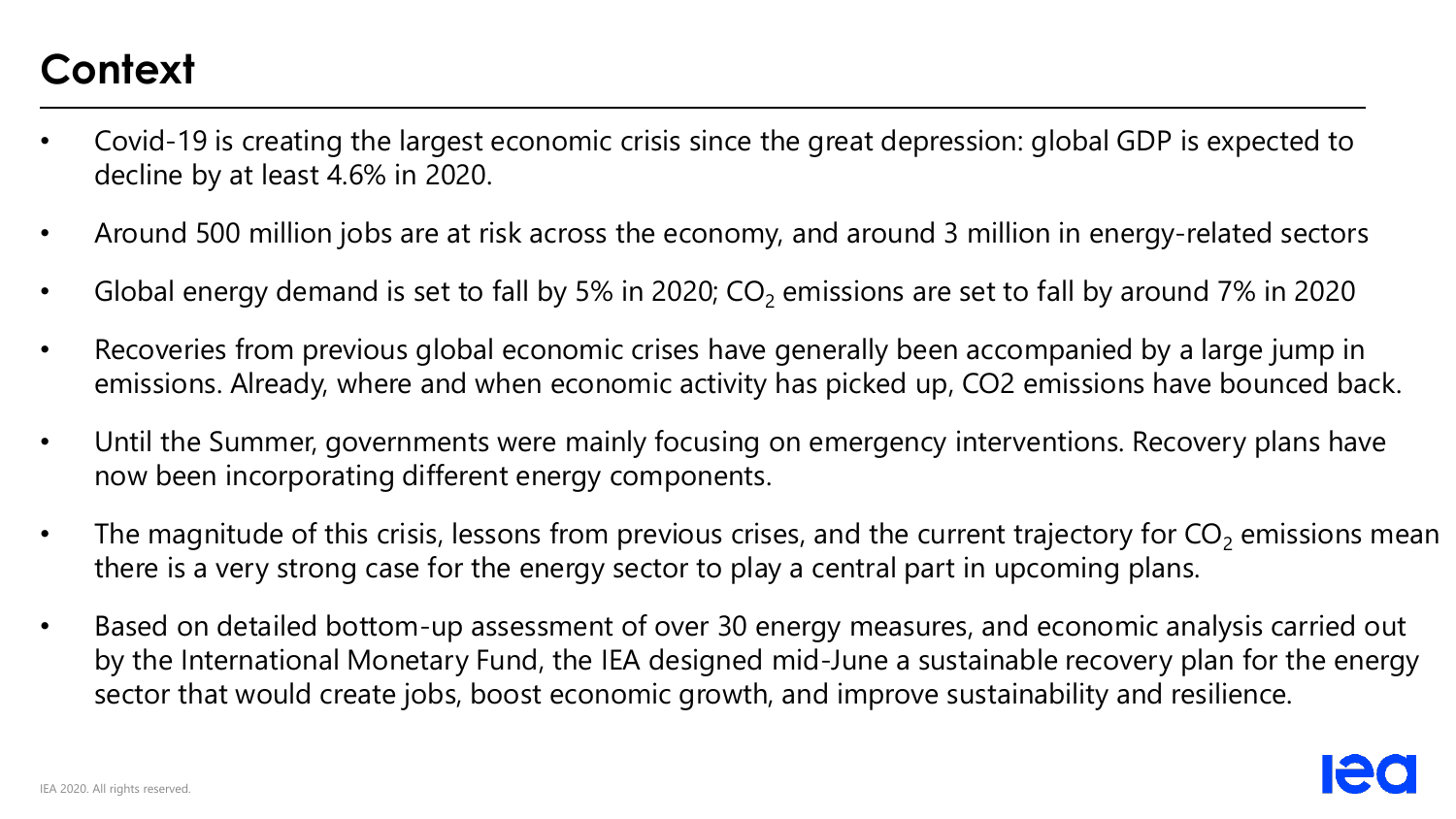### **A plan for a Sustainable Recovery post Covid-19**



The Sustainable Recovery Plan provides an integrated approach to support economic recovery and jobs while improving the resiliency & sustainability of the energy system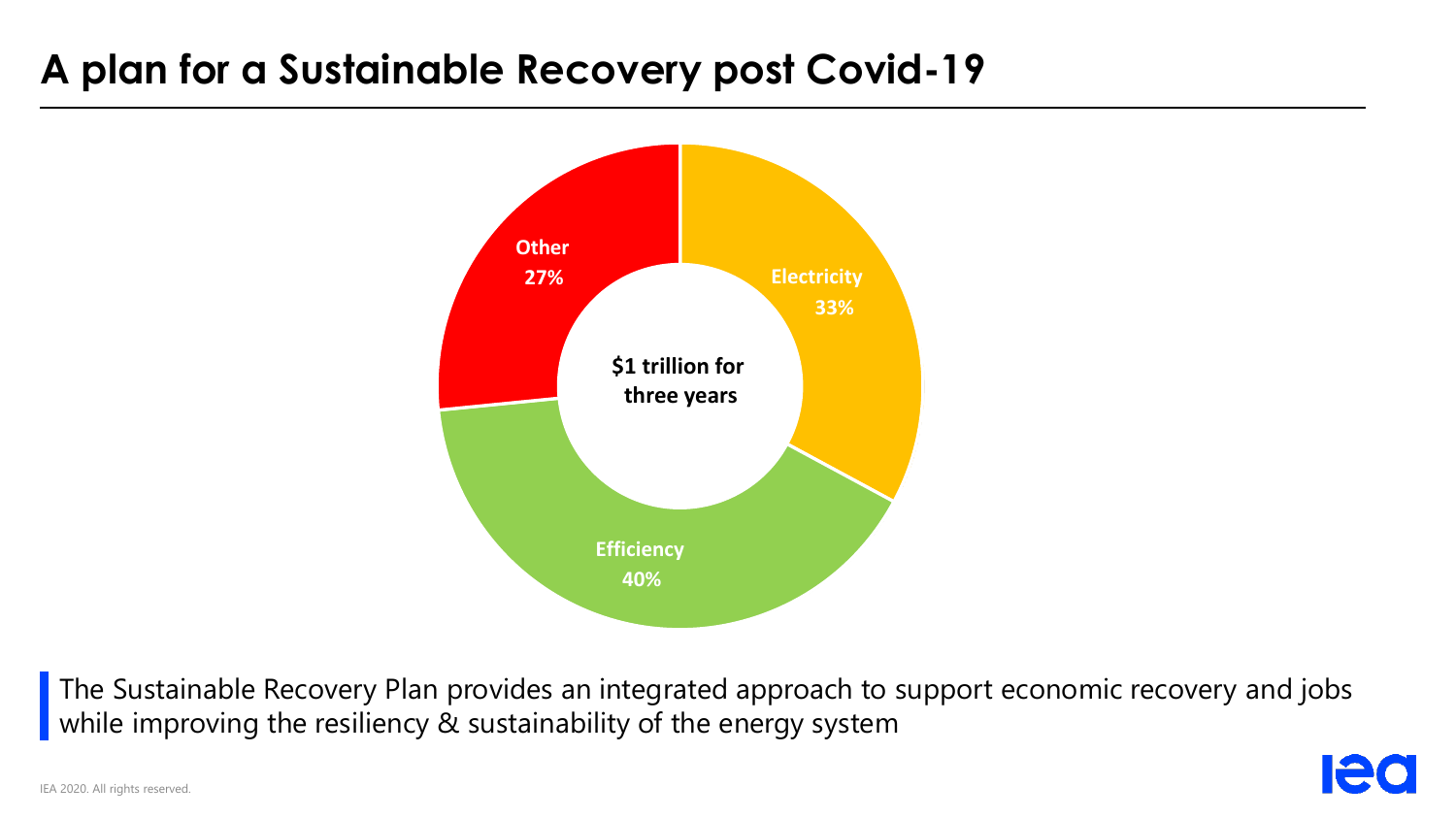# **The Plan encompasses incremental investment needed for clean energy transitions**



All spending is additional to the annual levels in recent years. 70% of the \$1 trillion comes from private sources, with direct financial public support and policy design critical to mobilising these funds.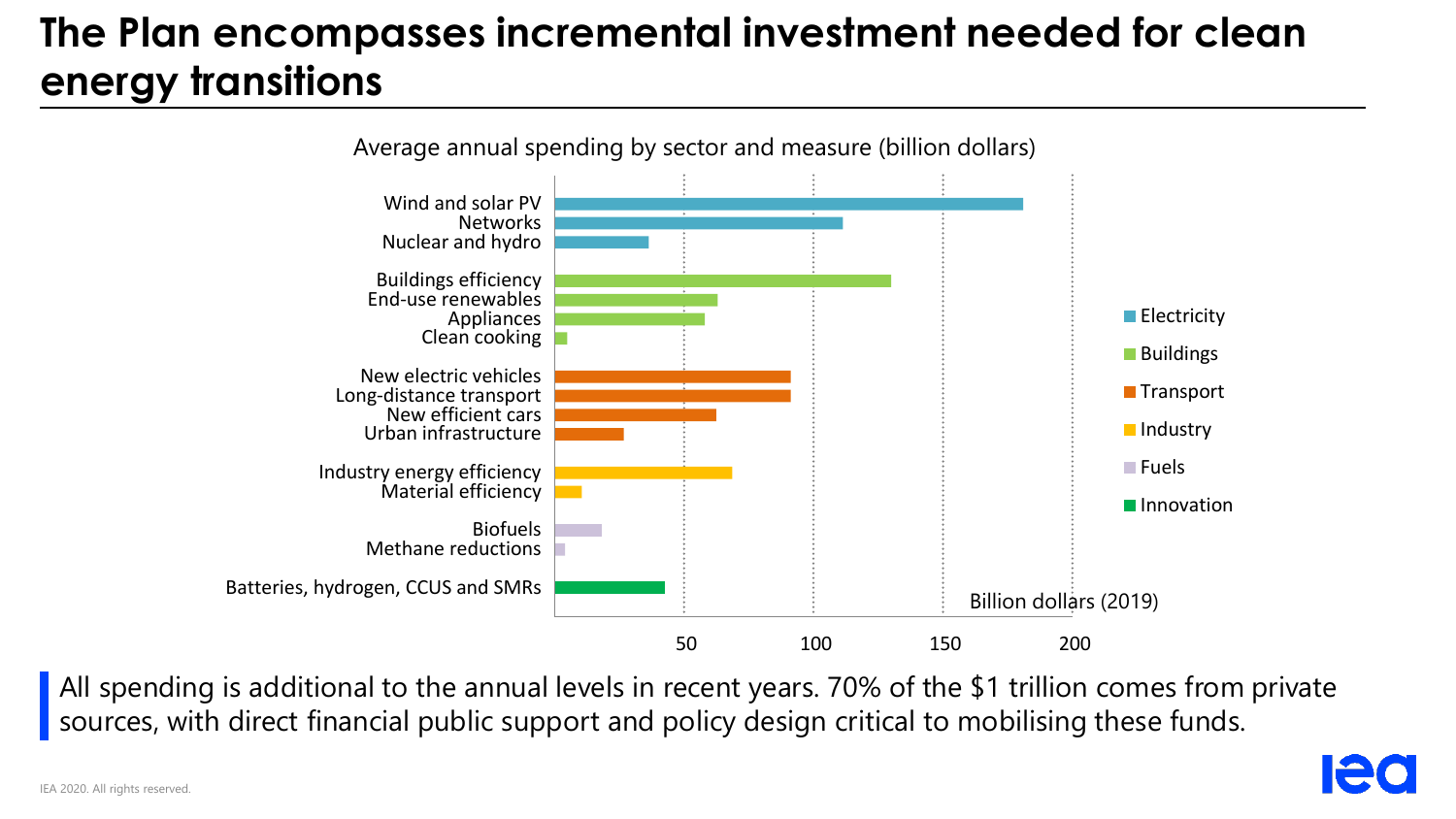# **Making the energy sector a major driving force for economic growth**



An assessment conducted in co-operation with the International Monetary Fund shows that the Sustainable Recovery Plan would boost average annual global GDP growth by 1.1% to 2023.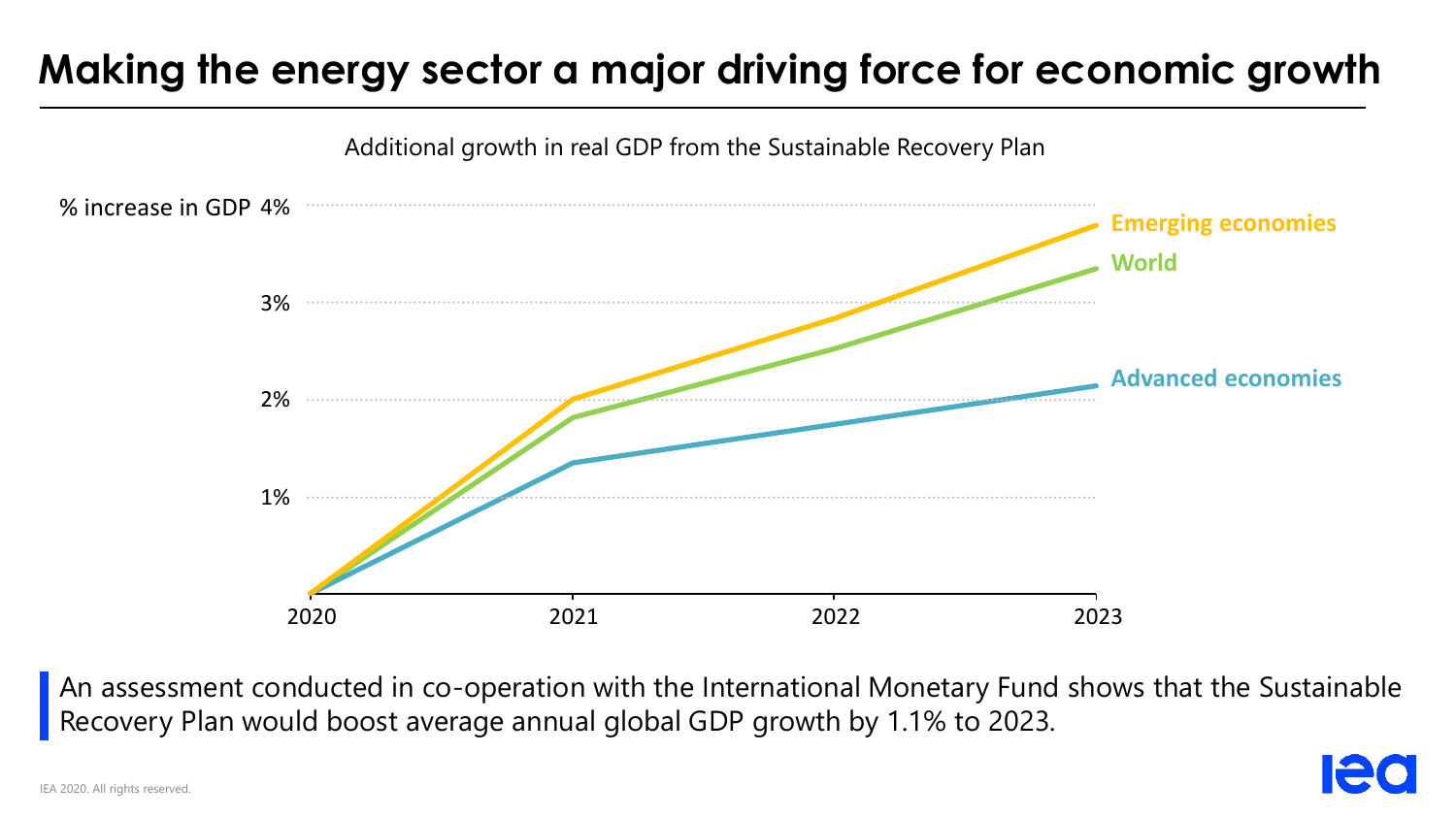## **Creating new jobs**



With 6 million jobs that could be permanently lost due to the crisis, the plan could create or save some 9 million jobs in every year between 2021 and 2023 with most being in efficiency and in power.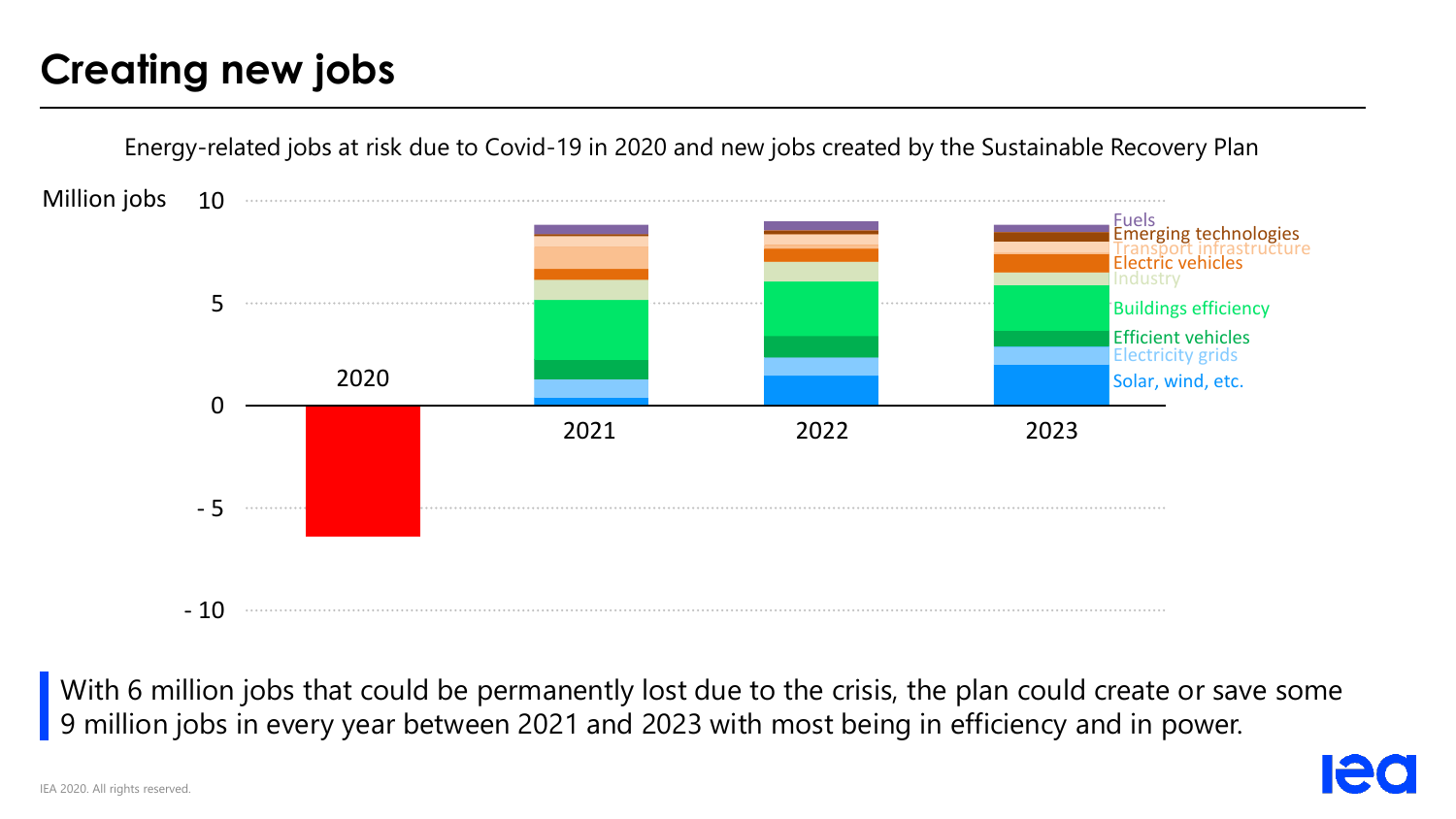## **Modern grids support robust and resilient electricity supply**



The Sustainable Recovery Plan would boost spending in grids, and so help to bolster electricity security, modernise grids, and enhance reliability, efficiency and flexibility.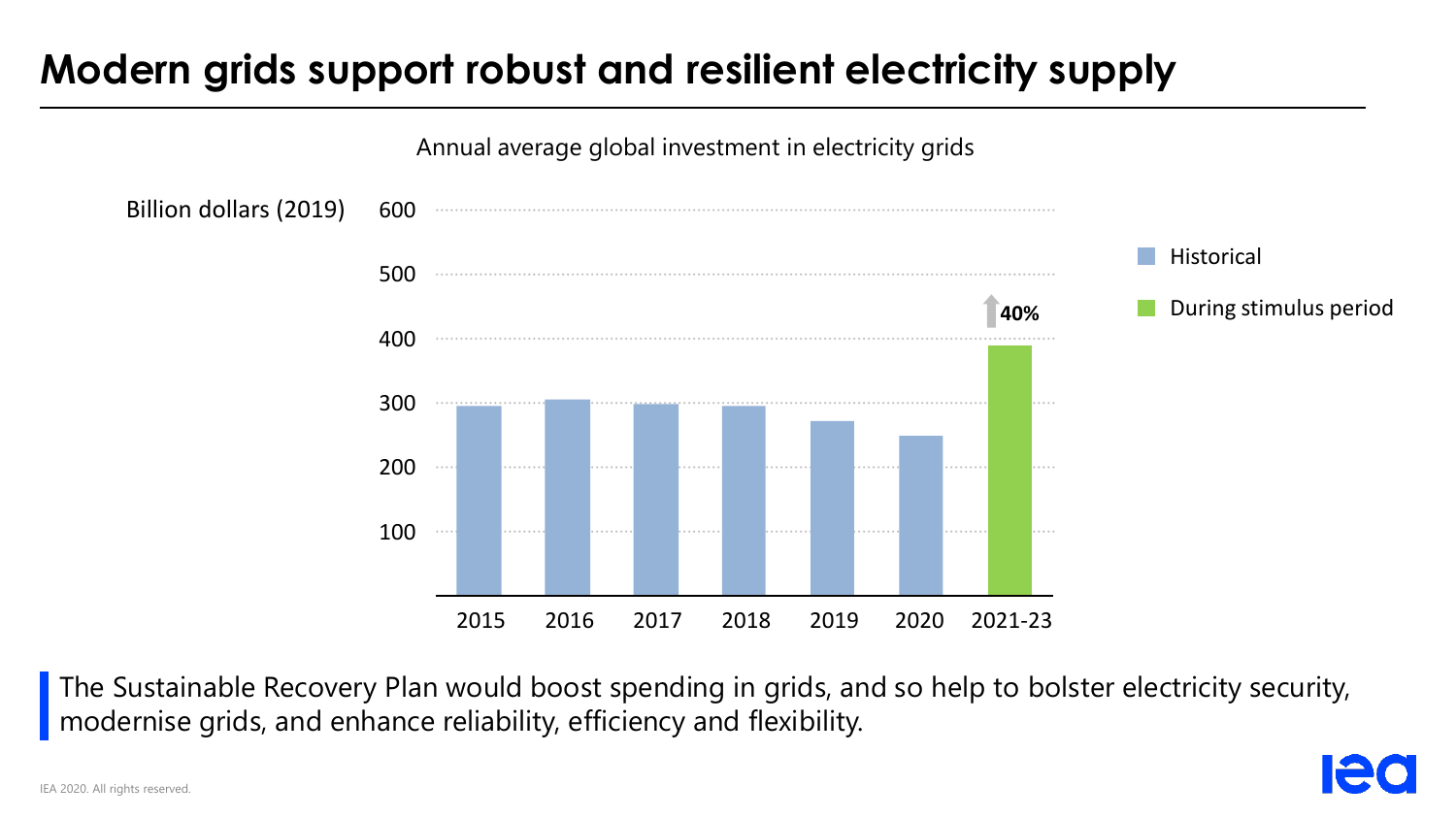## **Energy systems would shift towards structurally cleaner ones**



The plan would make 2019 the definitive peak in global emissions, reducing GHG emissions by 4.5 billion tonnes and putting them on a path towards achieving long-term climate goals, including the Paris Agreement.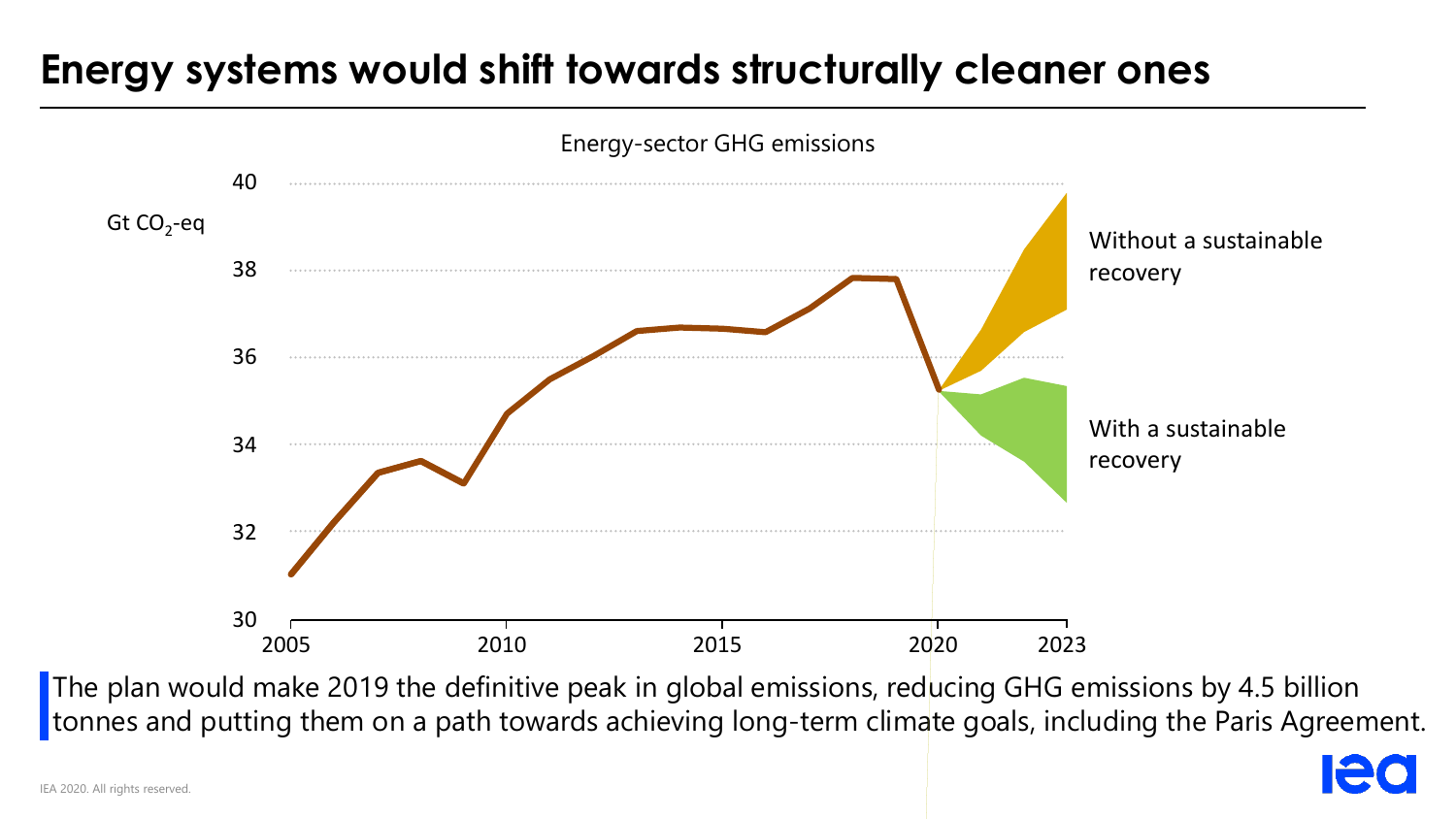#### **The Sustainable Recovery Plan is fully integrated into the SDS**



Global emissions are set to bounce back more slowly than after the financial crisis of 2008-2009, but the world is still a long way from a sustainable recovery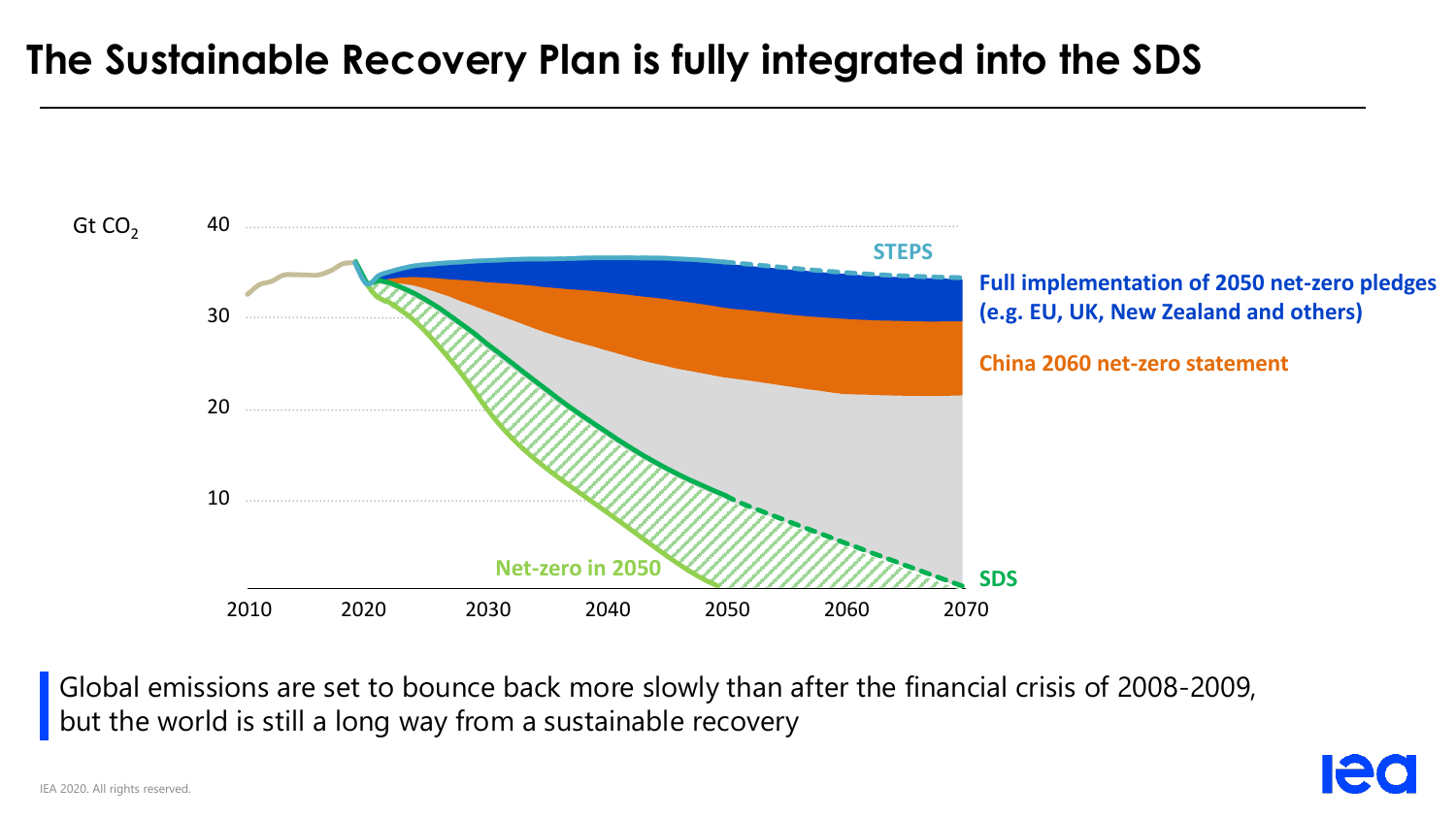- The pandemic will leave lasting scars, but it is still open whether it represents a setback for a more secure and sustainable energy system, or a catalyst that accelerates the pace of change
- Governments have the decisive role, as recovery plans will shape energy infrastructure and industries for decades to come.
- Implementing the Sustainable Recovery Plan can achieve a range of significant outcomes. Our analysis, carried out in cooperation with the International Monetary Fund, shows implementing the plan can:
	- Boost global economic growth by an average of 1.1 percentage points a year
	- Save or create roughly 9 million jobs a year
	- Make 2019 the definitive peak in global emissions
- The *2020 World Energy Outlook* offers a deeper dive into clean energy transition options and implications through the *Sustainable Development Scenario* (in which the Sustainable Recovery Plan is embedded ) and the *Net Zero Emissions by 2050 case*